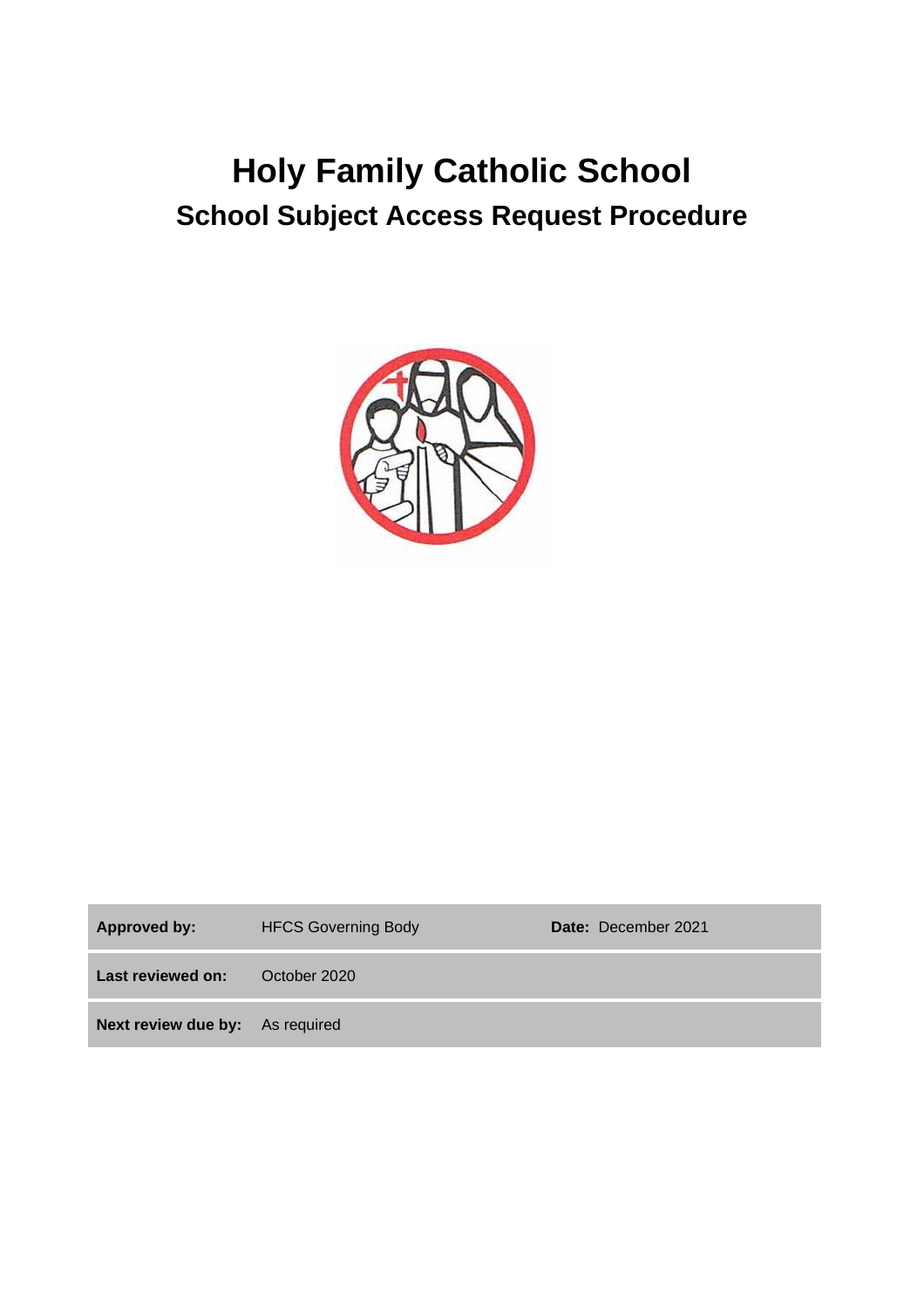## **School Subject Access Request Procedure**

#### **– Access to information**

Current and former pupils can request access to the information/data held on them by making a **subject access request.** On occasions a parent or carer of a pupil may also make a subject access request that seeks access to personal data held that relates to either themselves and/or the pupil they are concerned with.

All subject access requests for data held by our school procedures should be sent to [insert staff name and/or email address]. All requests will be dealt with within 30 calendar days.

NB: This procedure does not apply when a parent is exercising their rights under The Education (Pupil Information) (England) Regulations 2005 (SI 2005/1437) (Pupil Information Regulations), which grants parents of pupils at maintained schools the right to access their children's educational records and set out when such requests may be refused.

#### **Actioning a Subject Access Request**

1. Requests for information must be made in writing, which includes email, and be addressed to the Headteacher. If the initial request does not clearly identify the information required, then further enquiries will be made.

2. The identity of the requestor must be reasonably established before the disclosure of any information, and checks should also be carried out regarding proof of relationship to the child. Examples of evidence of identity can be established by requesting production of:

- passport
- driving licence
- utility bills with the current address
- Birth / Marriage certificate
- P45 / P60
- Credit Card or Mortgage statement

#### *This list is not exhaustive*.

#### 3. Any individual has the right of access to information held about them.

However with children, this is dependent upon their capacity to understand (normally age 12 or above) and the nature of the request. The Headteacher should discuss the request with the child and take their views into account when making a decision. A child with competency to understand can refuse to consent to the request for their records. Where the child is not deemed to be competent, an individual with parental responsibility or guardian shall make the decision on behalf of the child. It is important to recognise that children are entitled to privacy and that there may be a duty of confidentiality owed to them which must be adhered to. Before discussing with a parent that a child has made a subject access request the school will ask the child whether they object to their parents becoming aware of this request and will abide by the child's wishes unless there is an overriding public interest reason why that should not be the case. Before proceeding with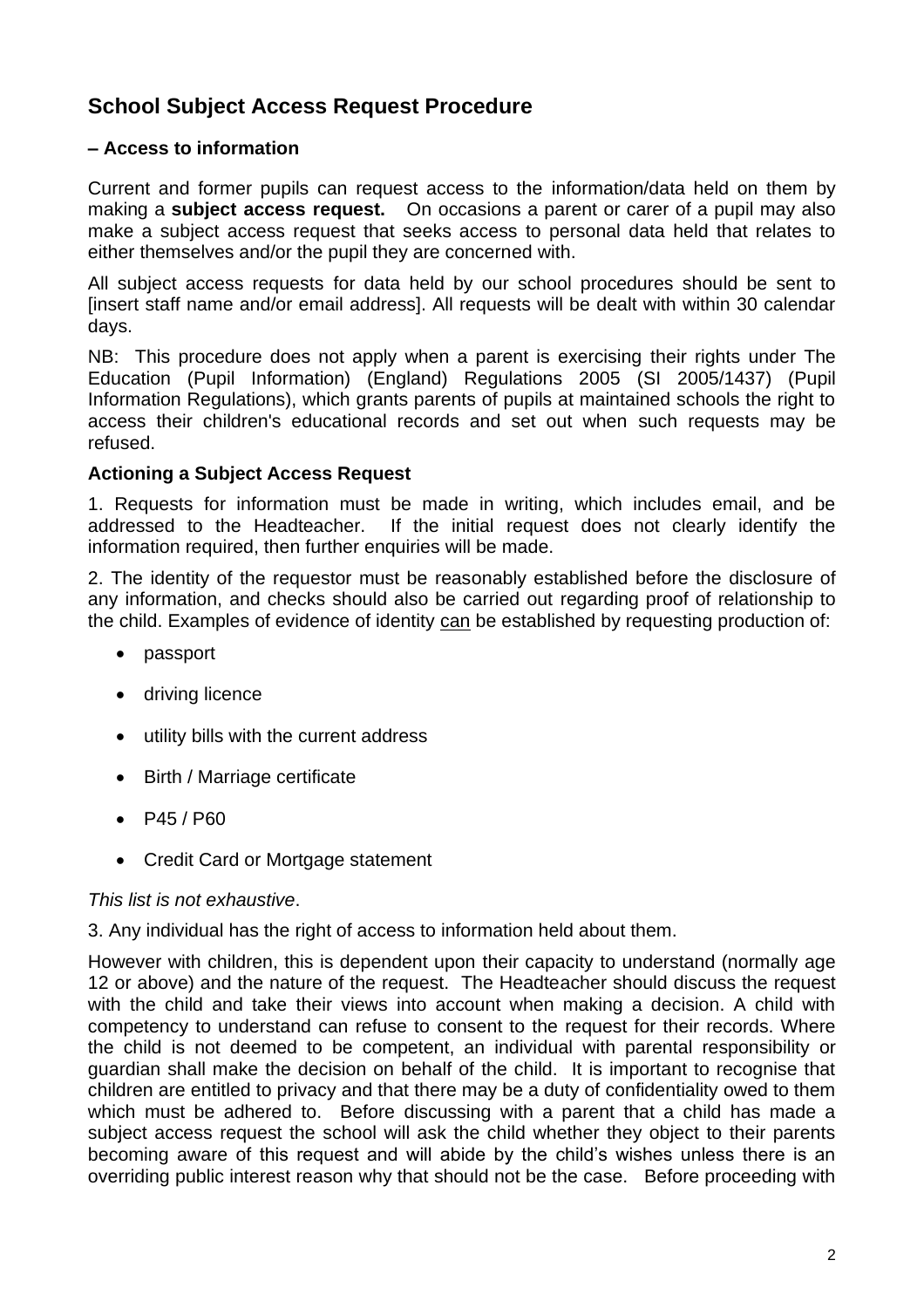informing a parent in these circumstances advice of the Data Protection Officer should be sought.

4. The school does not charge for the provision of information, dependent upon the following:

- If the request is unfounded or excessive, we may refuse to act on it, or charge a reasonable fee which takes into account administrative costs.
- A request will be deemed to be unfounded or excessive if it is repetitive, or asks for further copies of the same information.
- When we refuse a request, we will tell the individual why, and tell them they have the right to complain to the ICO.

5. The response time for Subject Access Requests, once officially received, is 30 calendar days. However the 30 calendar days will not commence until after receipt of fees or clarification of information sought. The school will respond **promptly** to a subject access request.

6. The **UK General Data Protection Regulation (UK GDPR)** allows exemptions as to the provision of some information; therefore all information will be reviewed prior to disclosure.

7. Third party information is that which has been provided by another person, this may be another pupil, parent, member of the family. The school must consider whether the information held was given in circumstances where an expectation of confidentiality has arisen. The school must also consider whether or not the information is already known to the pupil or parent concerned. If information is in the public domain, and/or the school is satisfied that the information is already known then it may be disclosed. Information provided by the Police, Local Authority, Health Care professional or another school may also have been provided to the school in the expectation that it will be held confidentially. Where the information is a health record made by a health care professional the consent of that professional must be sought before it may be released.

8. Any information which, it is believed may cause serious harm to the physical or mental health or emotional condition of the pupil or another should not be disclosed, nor should information that would reveal that the child is at risk of abuse, or information relating to court proceedings.

9. There is no right to access for information kept individually by teachers or other staff in notebooks or teacher mark books. These include such records generated and held electronically.

10. If there are concerns over the disclosure of information then additional advice should be sought from the schools' Data Protection Officer.

11. Where redaction (information blacked out/removed) has taken place then a full copy of the information provided should be retained in order to establish, if a complaint is made, what was redacted and why.

12. Information disclosed should be clear, thus any codes or technical terms will need to be clarified and explained. If information contained within the disclosure is difficult to read or illegible, then it should be retyped.

13. Information can be provided at the school with a member of staff on hand to help and explain matters if requested, or provided at face to face handover. The views of the applicant should be taken into account when considering the method of delivery. If postal systems have to be used, then registered/recorded mail must be used.